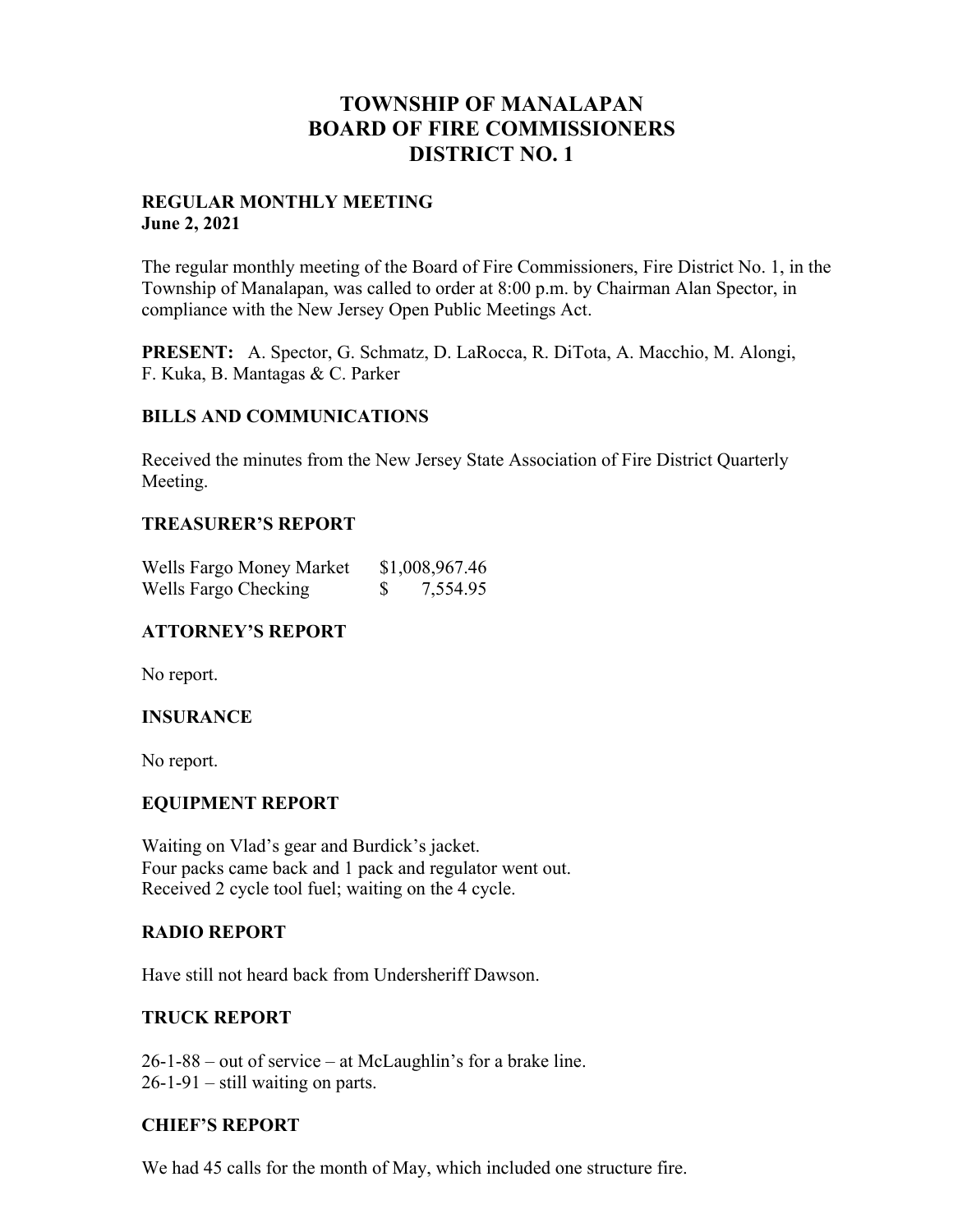Compressor had to be serviced – oil sprayed throughout the room due to a hose not being tightened during the last service. Conducted air sample while onsite. DirecTV has been cancelled.

Toughbooks have been ordered.

Covid restrictions have been lifted and conferences are back on the calendar. Fire Rescue International is July 28-30 in Charlotte, NC and Firehouse Expo is September 14-18 in Columbus, OH.

Still need door vents on equipment room in back.

## **MEMBERSHIP REPORT**

No report.

## **ASSOCIATION REPORT**

No report.

## **TRUSTEES' REPORT**

No report.

#### **OLD BUSINESS**

See attached.

#### **NEW BUSINESS**

Commissioner LaRocca made a motion to pay all vouchers; this was seconded by Commissioner Schmatz. All voted aye.

Commissioner LaRocca made a motion for \$2,100 to purchase a hydra ram for 26-1-90; this was seconded by Commissioner DiTota. All voted aye.

Commissioner LaRocca made a motion to have Mike Wilson replace Steve Burdick as truck engineer; this was seconded by Commissioner Schmatz. All voted aye.

Commissioner DiTota made a motion for \$150 to purchase shirts for the new Commissioners; this was seconded by Commissioner LaRocca. All voted aye.

Meeting opened to the public at 8:37 p.m.

A motion was made by Commissioner Spector to adjourn; it was seconded by Commissioner Schmatz and all voted aye.

Meeting adjourned at 8:39 p.m.

 Respectfully submitted, Robert DiTota, Clerk